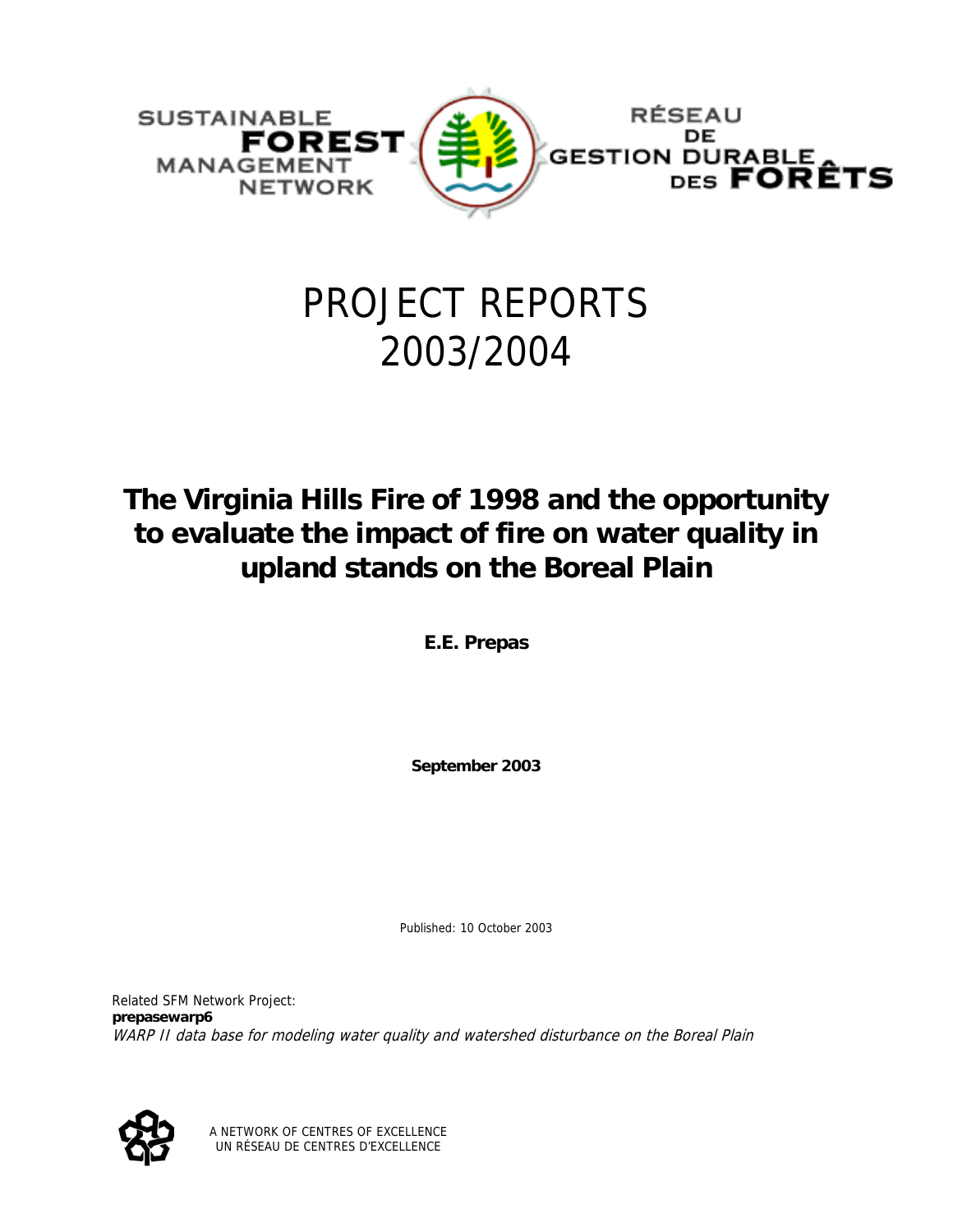# **The Virginia Hills Fire of 1998 and the opportunity to evaluate the impact of fire on water quality in upland stands on the Boreal Plain**

**Modeling water quality and watershed disturbance on the Boreal Plain** 

by

**E.E. Prepas** 

Faculty of Forestry and the Forest Environment, Lakehead University, Thunder Bay, ON P7B 5E1

*keywords*: Boreal Plain, discharge, forests, phosphorus, streams, watershed disturbance,

watershed management, wildfire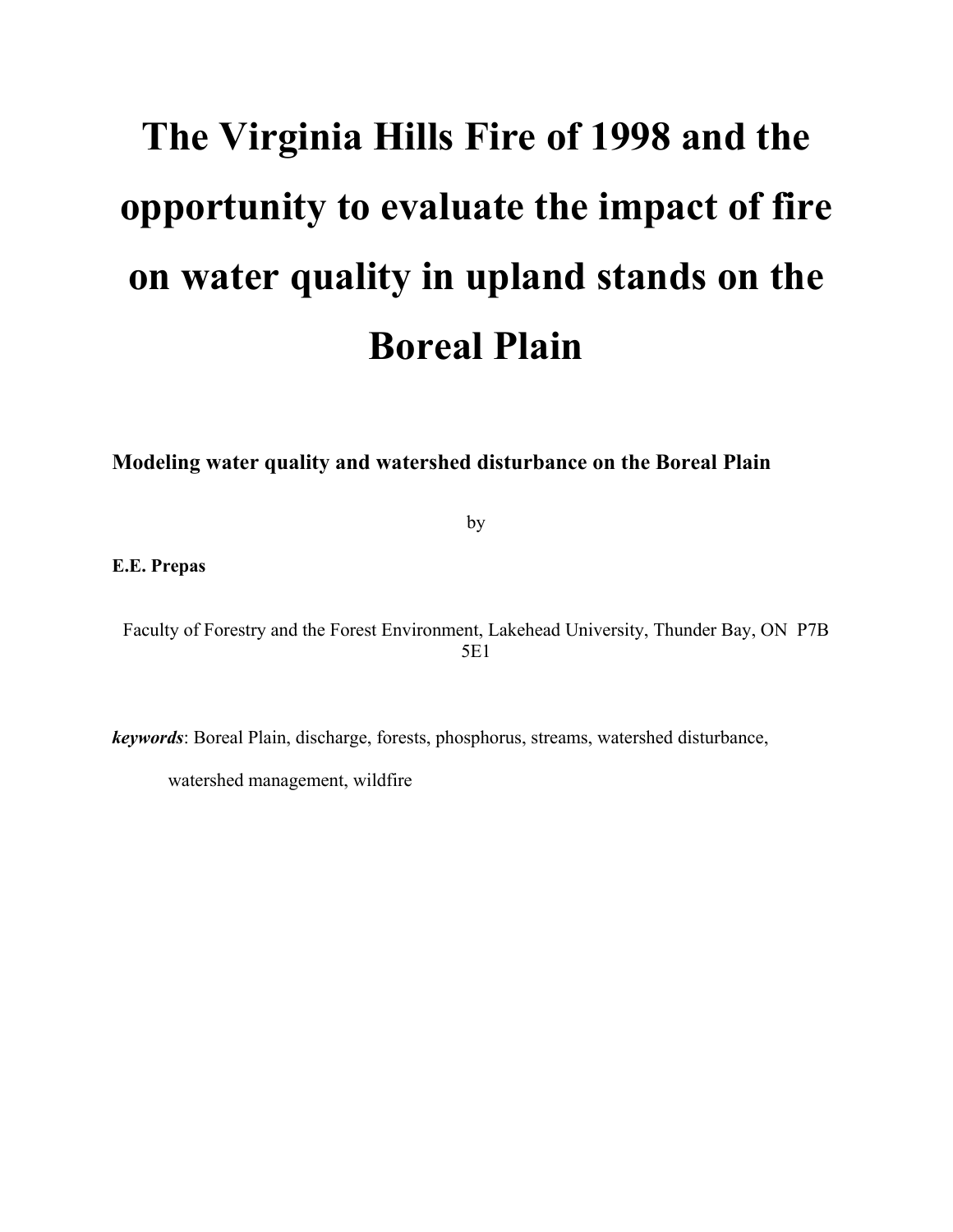#### **EXECUTIVE SUMMARY**

Wildfires are the most important natural disturbance in forests of the Boreal Plain. Although the processes are not well understood, wildfires are thought to have profound effects on water yield and nutrient export in the potentially phosphorus-rich streams on the Boreal Plain. Prior to the 1998 Virginia Hills fire, few opportunities existed to evaluate the impact of fire on water quality in the Boreal Plain. As one of the streams whose watershed was burned in the 1998 Virginia Hills fire was the subject of a previous study, this offered an unprecedented opportunity to evaluate the impact of fire on water quality and quantity. Our study indicates that during peakflow, water and phosphorus exports increased after 89% of an upland watershed was burned (database from 1998 to 2000) in comparison to a pre-burn database (1983). Higher discharge enhances loading of phosphorus-rich particulates from the watershed and/or stream channel, which appear to account for these changes. This is the final report for the second, full year postfire evaluation in the study area. This study was published in the invited collection of nine publications in the Journal of Environmental Engineering and Science (2003) under the special editorship of D.W. Smith and E.E. Prepas.

#### **INTRODUCTION AND OBJECTIVES**

The Boreal Plain ecozone is the western subregion of the Canadian Boreal Forest. This region has a relatively dry climate (300 mm in northern Alberta to 625 mm in southwestern Manitoba) along with cold winters and short, warm summers. Vegetation consists of mixedwood forest in a low-relief area (mean watershed slope <4%; Prepas et al. 2003a) on phosphorusrich soils underlain with soft sedimentary bedrock. Of the natural disturbances that occur in this region, wildfires are the most important (Prepas et al. 2003a; Smith et al. 2003a) as they have been hypothesised to have significant effects on water yield and nutrient export in the potentially phosphorus-rich streams. Further, watershed - surface water relationships differ between upland- (generally <25% wetland) and lowland- (>25% wetland) dominated watersheds (Prepas et al. 2001a). Undisturbed wetlands in upland watersheds tend to be rich fens that sequester inorganic phosphorus as calcium and magnesium phosphates while wetlands in lowland watersheds tend to be bogs that release phosphorus (Prepas et al. 2001a).

In comparative studies, Carignan et al. (2000) found that following fire on the eastern Boreal Shield, some upland-dominated watersheds had enhanced phosphorus export for at least three years while phosphorus export was little changed in others (Bayley et al. 1992). As well streams in lowland bog-dominated watersheds on the Boreal Shield, Boreal Subarctic and Boreal Plain exported 2- to 7-fold more phosphorus following fire than their forested counterparts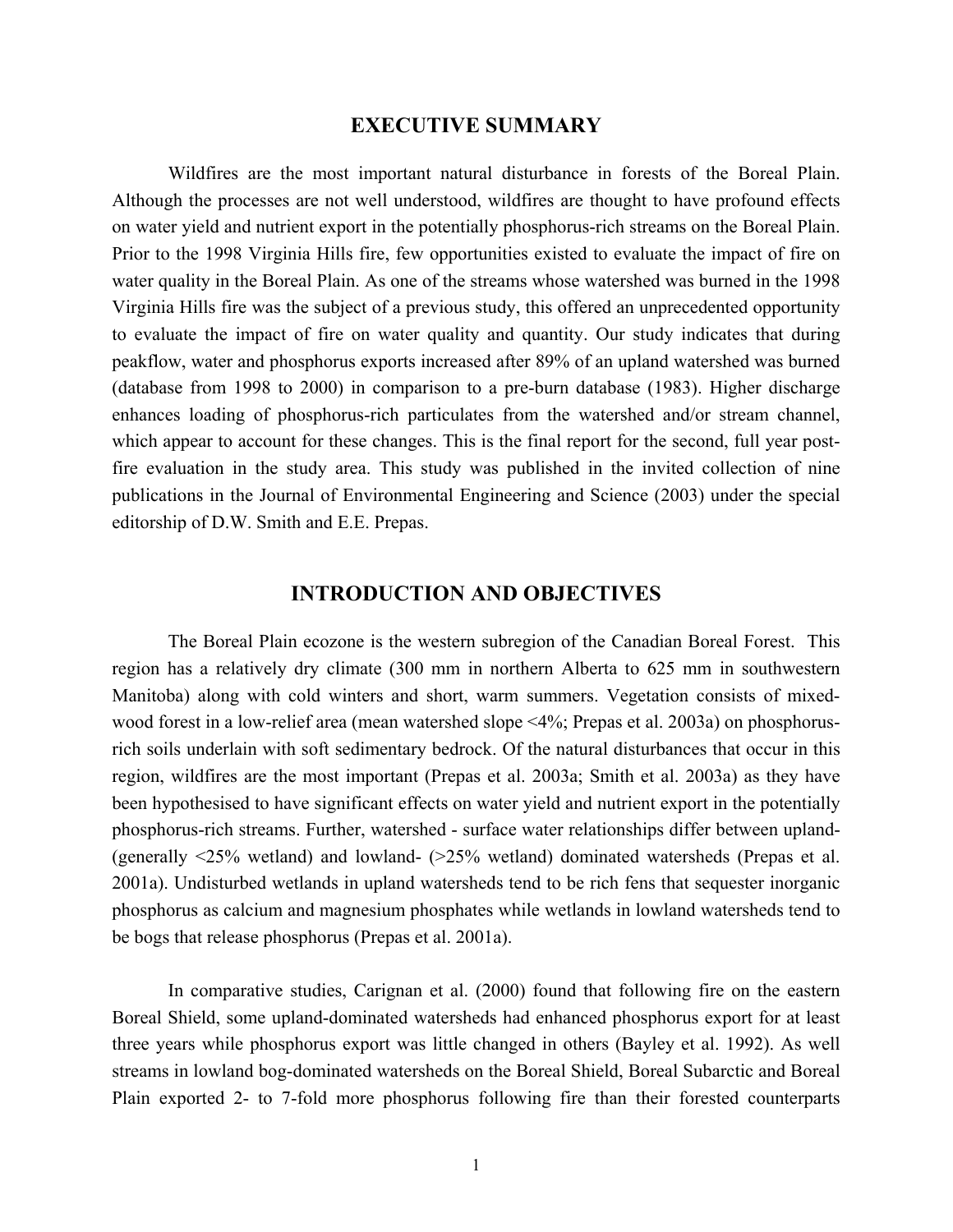(Bayley et al. 1992; McEachern et al. 2000; P.A. Chambers, NHRI, Saskatoon, SK, unpublished data). In the Boreal Subarctic, enhanced phosphorus export was observed for minimally 25 years following intense wildfire (McEachern et al. 2000).

It has also been shown that in forested regions, in general (Omernik 1977) and on the Boreal Plain (Munn and Prepas 1986; Cooke and Prepas 1998), erosion of watershed soils and stream banks exert the strongest influence on phosphorus export rates in upland-dominated watersheds. The majority of soils on the Boreal Plain have been formed on alkaline parent materials (e.g., fine grained and calcium-rich Orthic Gray Luvisols; Whitson et al. 2003). Infiltration may be impeded in these soils and rapid increase in overland flow during storm events can flush particulates that have accumulated in the organic and till layers of the forest floor (Munn and Prepas 1986). Thus, export of phosphorus is linked closely to precipitation and associated discharge patterns on the Boreal Plain. In addition, higher discharge rates should be associated with tree removal by wildfire (Hibbert 1965) and higher sediment loads from the burned watersheds and in-channel erosion processes (Prepas et al. 2003a).

The 1998 fire in the Virginia Hills provided a rare opportunity to study the impact of wildfire on stream water quality and nutrient export from an upland-dominated watershed on the Boreal Plain. This fire burned intensely, and accounted for the loss of more than 170 000 ha of upland timber. A previous study in 1983 on seasonal patterns of phosphorus export in this region provided unparalleled pre-disturbance data for two watersheds, Sakwatamau River and Two Creek (Munn 1984; Munn and Prepas 1986). In the Virginia Hills fire approximately 89% of the forested Sakwatamau River watershed was burned upstream of the sampling site (Sakwatamau A) while Two Creek remained undisturbed.

The objective of this study was to compare water and phosphorus export between preand post-disturbance in the burned (Sakwatamau A) and the reference (Two Creek) watersheds. We hypothesed that large scale fire in upland areas of the Boreal Plain would: 1) increase water and phosphorus yields after the fire, 2) increase flow to the stream channel during storm events, bringing particulates from the watershed and channel banks, and 3) have long-term impact before phosphorus export levels recover to pre-disturbance levels.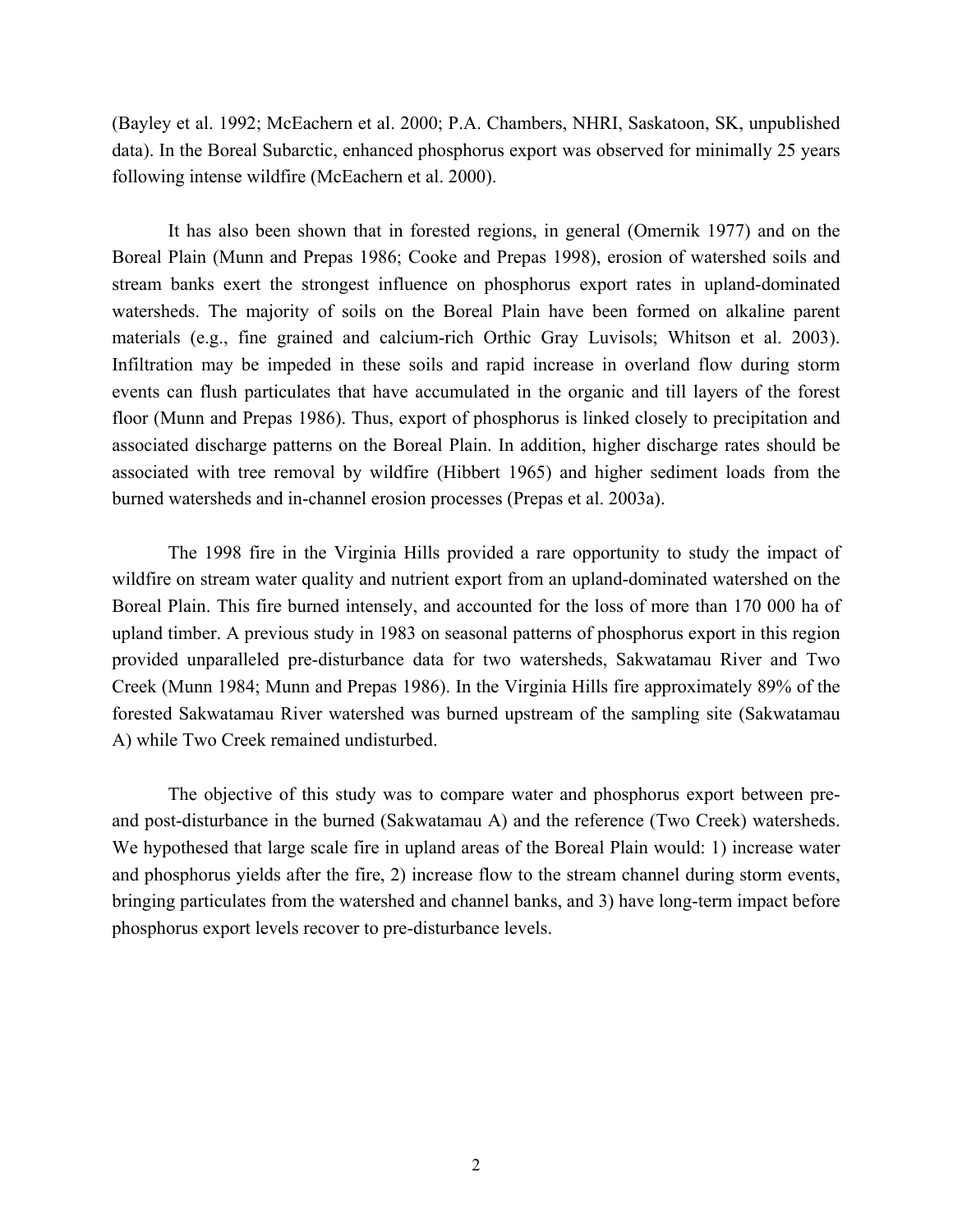#### **MATERIALS AND METHODS**

#### **STUDY AREA**

The study watersheds, Sakwatamau A (burned) and Two Creek (reference), are located in the Virginia Hills region of the Swans Hills in central Alberta (Figure 1). Sedimentary bedrock such as shale, sandstone and mudstone of the Paskapoo formation (Paleocene) underlie the streambeds (Knapik and Lindsay 1983), which is overlain by three to five metres of glacial till. The watershed soils are mineral-rich Luvisols while soils along the streams are Organics and Gleysols (Knapik and Lindsay 1983). Vegetation in the Sakwatamau A and Two Creek watersheds is composed of mixed-wood boreal forest dominated by white spruce (*Picea glauca*), lodgepole pine (*Pinus contorta*), aspen (*Populus tremuloides*), and balsam poplar (*Populus balsimifera*). Shrub species along the streams include: willows (*Salix* spp.), wild rose (*Rosa acicularis*), river alder (*Alnus tenufolia*), and various berries (Munn and Prepas 1986).

In 1983 Sakwatamau A and Two Creek watersheds were intensively studied (Munn and Prepas 1986). These data provided the study with unparalleled pre-disturbance data. The Virginia Hills fire in 1998 did not affect the Two Creek watershed while 89% of Sakwatamau River watershed was burned above the 1983 sampling site.

Both Sakwatamau A and Two Creek watersheds have well defined channels that drain into the Athabasca River (Figure1). Sakwatamau A is classified as a fourth order stream while Two Creek is third order. Channel slopes are very shallow for both Sakwatamau A and Two Creek (Table 1). The elevations for sampling sites at both the reference and burned watersheds are very similar, i.e., Sakwatamau A at 1227 m and Two Creek at 1100 m. The drainage basin area (DBA) for Sakwatamau A is almost two times that of Two Creek. Prior to the disturbance, drainage densities (0.37 and 0.43 per km, respectively) and water chemistry (both alkaline with moderate colour) were similar for Sakwatamau A and Two Creek.

Data for precipitation, air temperature, evaporation and discharge patterns for the Sakwatamau C site (Figure 1) were obtained from Environment Canada (Canadian Climate Centre, Data Management Division, Downsview, ON). Mean annual precipitation has historically (1972 to 1997) been recorded as 584 mm water per year (30% as snow). The mean annual precipitation for 1983 was 550 mm and 452, 506 and 548 mm, respectively for 1998, 1999 and 2000. Historical mean monthly air temperature ranged from -23.5 to 2.3°C in winter and from 0.1 to 17.5°C from April to October. The average long-term (1972 to 1997) evaporation rate for the region was 525 mm per year. Stream flow was typically monitored from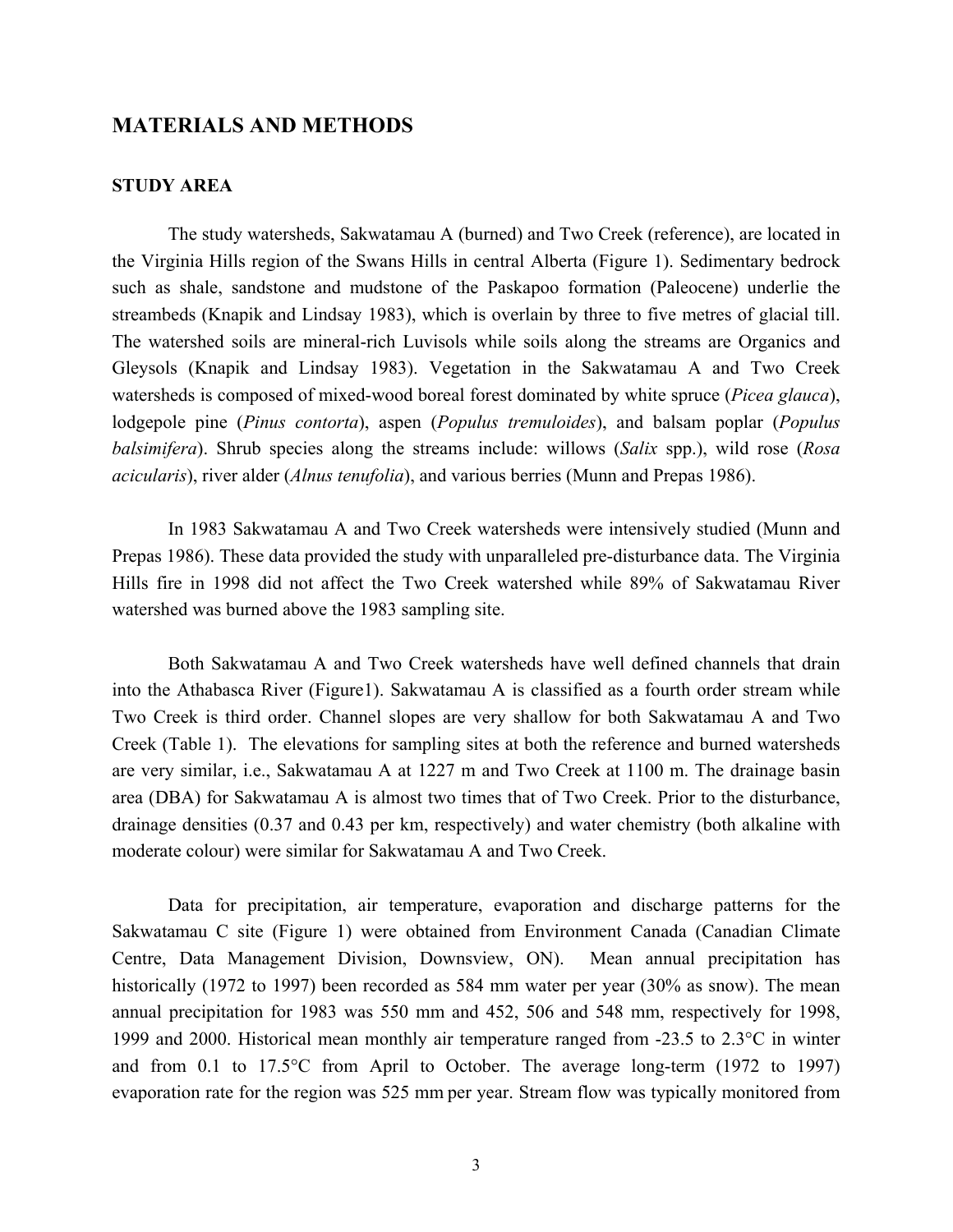March to October and runoff for the permanently gauged stream site in this region (Sakwatamau C, DBA =  $1127 \text{ km}^2$ ) for 1983, 1998, 1999, and 2000 was 145, 53, 115, and 110 mm per year, respectively.

Water samples were collected, flow monitored and data analyzed as outlined in Prepas et al. (2003a).

| <b>Stream</b> | Drainage basin area<br>$(km^2)$ | <b>Channel slopes</b><br>$\frac{9}{0}$ | <b>Disturbance</b><br>(%) |
|---------------|---------------------------------|----------------------------------------|---------------------------|
| Reference     | 129                             | 0.45                                   |                           |
| Burned        | 247                             | 0.34                                   | 89                        |

| Table 1: Mean drainage basin areas, channel slopes, and percent disturbance in the watershed for |  |  |
|--------------------------------------------------------------------------------------------------|--|--|
| the Two Creek (reference) and Sakwatamau A (burned) streams                                      |  |  |

#### **RESULTS**

At a permanently gauged site on the Sakwatamau (Sakwatamau C), the May through July period was characterized by peakflow associated with summer storms, whereas from August through October, baseflow was dominant (Figure 2). Stormflow was higher in the pre-fire year (1983) than for the post-fire years; peak discharge was measured in 1983. Dry conditions that contributed to the Virginia Hills fire are reflected in the hydrograph for 1998, when the only detectable stormflow event occurred in early July 1998. In addition, the total volume of water exported from Sakwatamau C in 1998 was only 59 249 dam<sup>3</sup>, which represents only 36, 46 and 48% of the volume exported in 1983, 1999 and 2000, respectively. Peakflow periods were spread out through the open-water season in 2000, whereas they occurred earlier in the season in 1999. This year was also remarkable in that snowmelt in March and April 1999 was a stronger contributor to annual runoff (34%) than in the other study years (6 to 17%; Figure 2) due to high snowfall (Figure 3). However, the early May stormflow peak in 1999 can be attributed to heavy rains (37 mm) in early May.

In the study streams, peak water export was also reported in the summer storm season (May through July) and minimum export reported during the baseflow season (August through October). Over three-quarters of the flow from May through October was recorded in the summer storm season. In the pre-fire year, the burned stream exported  $25\,960\,$  dam<sup>3</sup> of water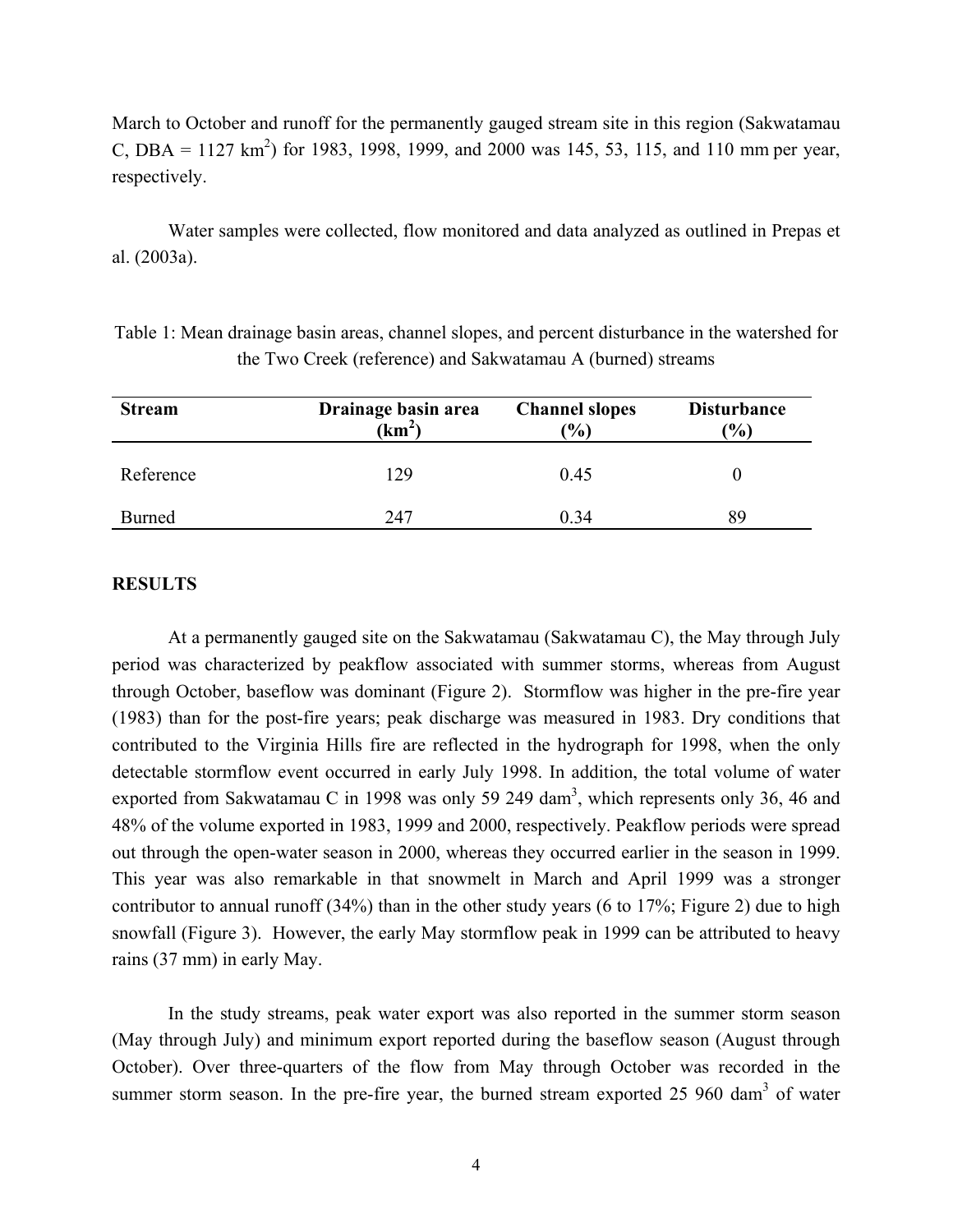during May through July, or 21% of the volume exported from Sakwatamau C in the same time period. In 1999 and 2000, the total water volume exported from May through July was 36 and 42%, respectively, of that exported from Sakwatamau C, higher than the expected proportion of 21%. The reference stream exported 23% of that exported from Sakwatamau during May through July 1983. In 1999 and 2000, water export from the reference watershed was 18 and 19% of that from Sakwatamau C, which did not differ from the expected proportion of 20% for this stream. Thus, seasonal patterns in water yield in the two study streams were similar to those seen at the permanently gauged site. However, only in the burned watershed after the fire, water export relative to the permanently gauged site appeared higher than expected.

Water export per unit area from the burned watershed during the summer storm season was only half that of the reference stream during the pre-fire year, whereas it was similar after the fire. Runoff in the region tended to decline between 1983 and the post-fire years (Prepas unpublished data). However, the trend in the burned stream was opposite; runoff increased after fire relative to 1983. Thus, the response in discharge from the burned stream was different than the reference stream under the same regional precipitation regime (Figure 3). The difference in water export between the pre- and post-fire years within each watershed was detectable when the two study streams were compared. In the burned stream, there was a slight increase in water export for the May through July period and in the reference stream there was a strong decrease, despite a trend for rainfall to increase each year after the fire. No difference was detectable when within-watershed changes in water export were compared in the same manner for the baseflow period. Therefore, it appears that during the summer storm season, precipitation as a proportion of runoff was higher in the burned compared to the reference watershed.

The phosphorus composition of the water in the two streams was similar during baseflow periods; the burned to reference total dissolved phosphorus and particulate phosphorus flow weighted mean concentrations ratios were within 20% of unity during all study years. Burned to reference ratios of total dissolved phosphorus and particulate phosphorus export during baseflow were similar to the drainage basin ratio of the two basins (~two) during all study years, with the exception of the period immediately after fire in 1998 when ratios of both fractions increased. Before fire, the flow weighted mean concentrations and export ratios during peakflow were similar between the two watersheds (within 13% of unity), despite the larger size of the burned watershed. The burned to reference particulate phosphorus flow weighted mean concentration ratios were higher after fire  $(\leq 2.8)$ , whereas the total dissolved phosphorus ratios were not. The burned to reference particulate phosphorus export ratios increased more dramatically after fire  $( $6.7$ )$  and again, the total dissolved phosphorus export ratios varied little from unity. Effects of fire on phosphorus export appeared to be associated with mechanisms related to export of the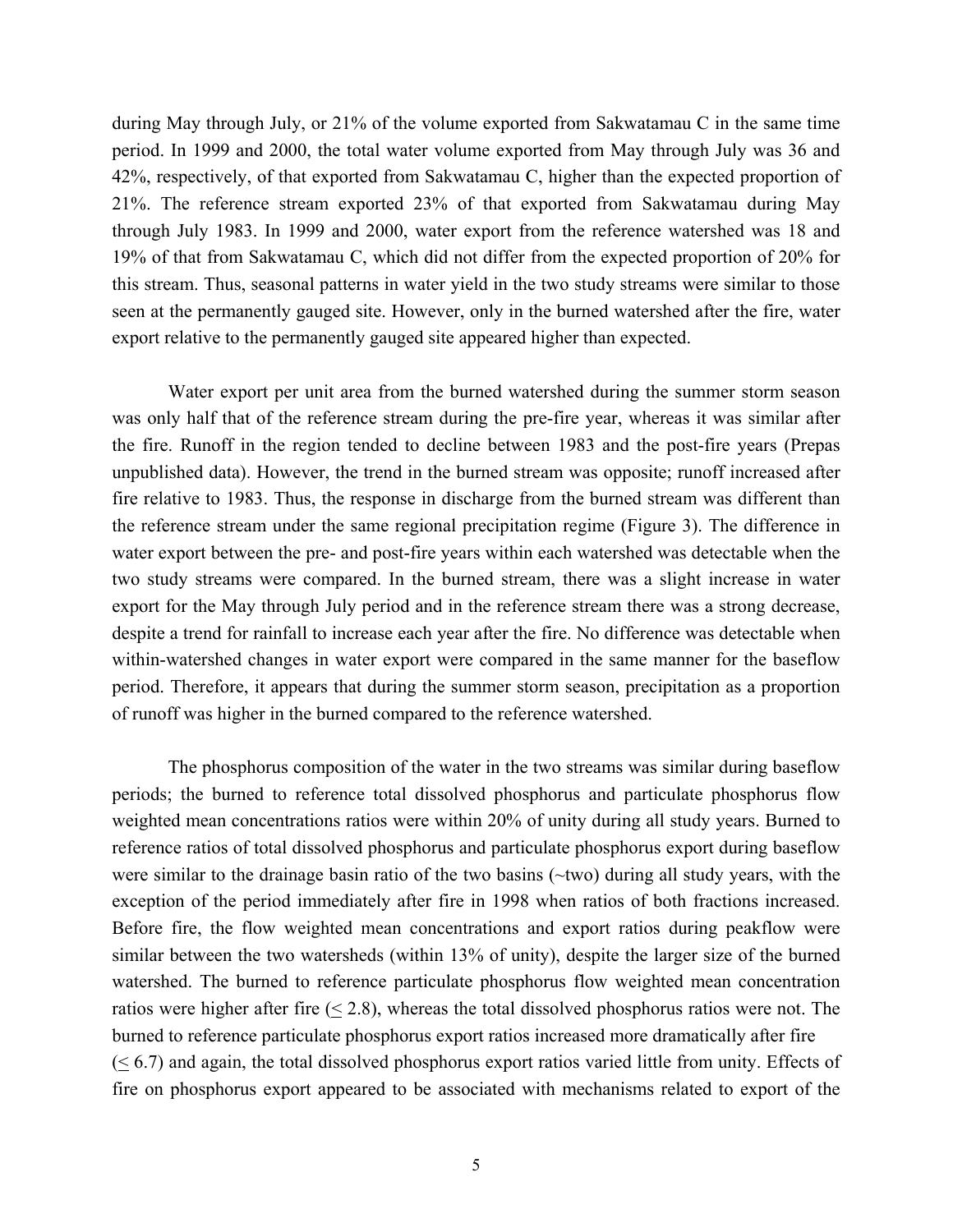particulate phosphorus fraction during storm flows and were more dramatic in year two than year one.

 Before the fire, the contribution of particulate phosphorus to total phosphorus export did not differ between the two streams during peakflow and baseflow. Therefore, data from the reference stream for all study years were pooled with pre-fire data from the burned stream to obtain an expected proportion for the peakflow and baseflow seasons. After the fire, particulate phosphorus comprised a higher than expected proportion of total phosphorus export in the burned stream during peakflow. During baseflow after the fire, there was no difference between the expected and observed contribution of particulate phosphorus to total phosphorus export in the burned stream. By 2000, particulate phosphorus accounted for only 42% of total phosphorus exported during the storm season in the reference stream, whereas it accounted for almost twice as much in the burned stream (79%). The contributions of particulate phosphorus to total phosphorus export were identical in the two streams during the baseflow period of 2000. The same patterns were observed when the particulate phosphorus proportion of the total phosphorus flow weighted mean concentrations was compared in an identical manner for the peakflow or baseflow periods. Thus, as a proportion of total phosphorus export and flow weighted mean concentrations, particulate phosphorus became more dominant after fire in the burned stream during the summer storm season.

In both streams, there were positive linear relationships between the log of total dissolved phosphorus and log of discharge, which could explain about 46% of the variation in total dissolved phosphorus concentration. In the burned stream, the slopes did not differ between the pre- and post-fire periods. In the reference stream, the total dissolved phosphorus *versus* the discharge slope was steeper after than before fire. The slope for the pooled burned stream data was steeper than the pre-fire line in the reference stream, but shallower than the post-fire line in the reference stream. Although there was no relationship between particulate phosphorus concentration and discharge in either stream at low discharge  $(<1.5 \text{ m}^3 \cdot \text{s}^{-1})$ , there was a positive relationship at discharge rates exceeding  $1.5 \text{ m}^3 \cdot \text{s}^{-1}$ , which explained 43 and 56% of the variation in particulate phosphorus concentration in the burned and reference streams, respectively. There was no difference between the slopes of the pre- and post-fire particulate phosphorus *versus* discharge line in either the burned or reference stream. The slopes of the particulate phosphorus *versus* discharge lines did not differ between streams, but points tended to cluster toward the high end of the graph in the burned stream after fire. The slope of the particulate phosphorusdischarge regression was five times steeper than the total dissolved phosphorus-discharge regression line in the burned stream and four to six times steeper than the total dissolved phosphorus-discharge regression lines in the reference stream. In both streams, the particulate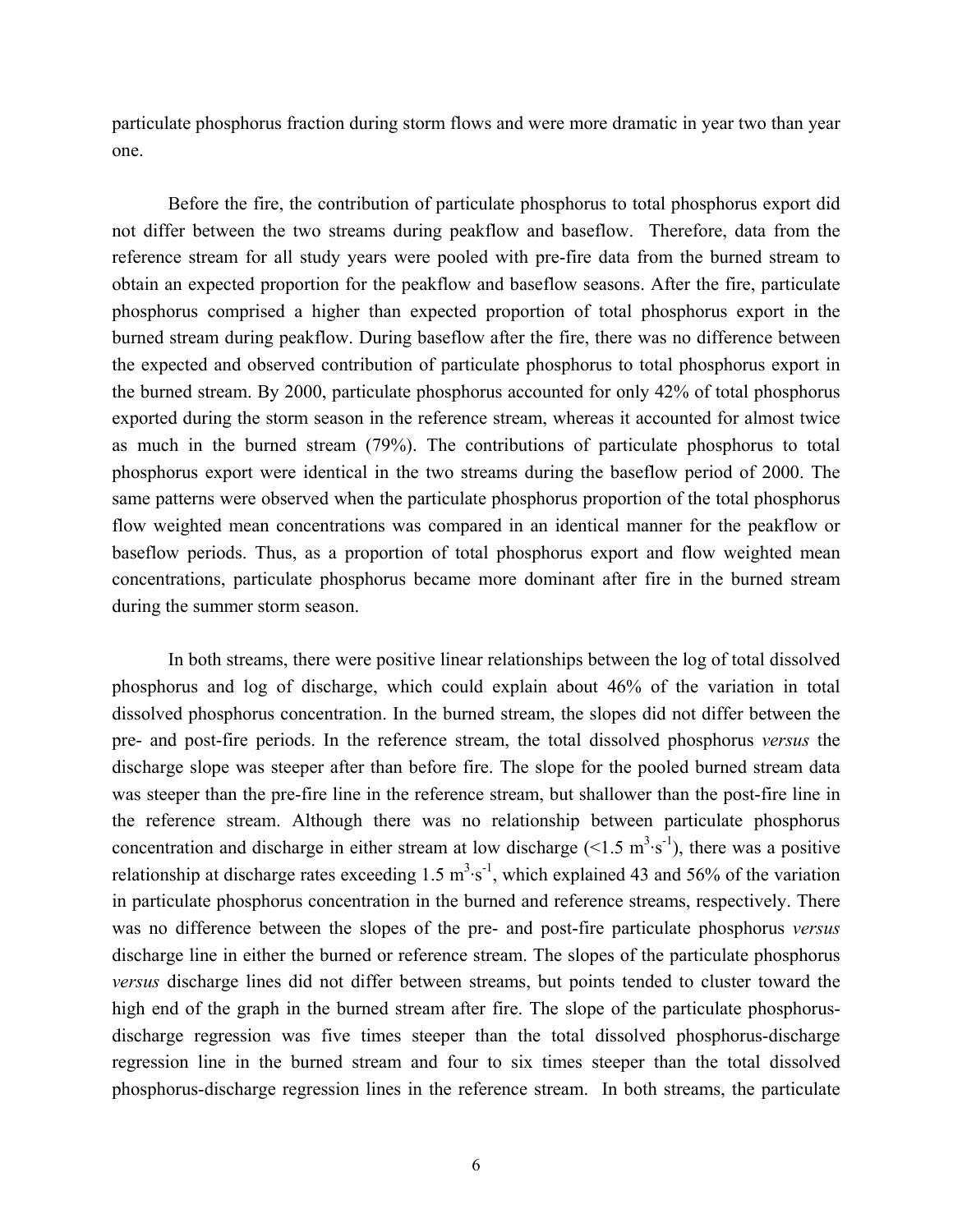phosphorus fraction of stream total phosphorus concentration increased at high discharge rates, whereas total dissolved phosphorus concentrations were similarly related across the observed discharge range.

#### **KEY FINDINGS AND DELIVERABLES**

The current study suggests that water and phosphorus exports increase during peakflow after a fire in a Boreal Plain upland watersheds. Changes in water export associated with fire cannot be attributed to regional precipitation patterns, because the maximum storm-season precipitation among the study years occurred in 1983 and parallel changes did not occur in the reference stream. Discharge increase after fire could be due to enhanced overland flow, that is, reduced interception of water by vegetation and reduced soil infiltration rates (Stark 1977; Beschta 1990; Whitson et al. 2003).

Although there does not appear to be a trend toward pre-fire conditions, the long-term effects of the Virginia Hills fire on water yield in the burned watershed (Sakwatamau A) remain to be seen. Vegetation recovery at the site has been slow. As of spring 2002, there was evidence of herbaceous and shrub growth, but tree recolonization was limited.

Particulate phosphorus export in the burned watershed was nearly seven times that in the reference watershed by 2000 and it remained a dominant fraction of total phosphorus export after the fire. This was not purely an artifact of more water moving through the burned watershed, since the burned to reference stream particulate phosphorus export ratio was more than two times the particulate phosphorus flow weighted mean concentrations ratio. In addition, in-stream primary production was probably a minor contributor to high particulate phosphorus exports after fire. During low flow periods, when one would expect planktonic producers to take advantage of the higher light conditions after tree removal, particulate phosphorus flow weighted mean concentrations were not higher. Instead one or a combination of enhanced overland flow or in-stream erosion due to higher bankfull flow discharges associated with forest removal (Verry 2000) probably contributed phosphorus-rich particulates to the sediment load. Field observations support the operation of both mechanisms in the burned stream. Channel erosion appears to have increased since 1998, with widespread stream bank slumping and formation of new channels in the streambed.

In the reference stream, discharge appeared to be lower in post-fire years than in 1983, thus there was likely particulate phosphorus accumulation in the watershed and little opportunity for flushing. Conversely, as a disturbed landscape, the burned watershed had higher particulate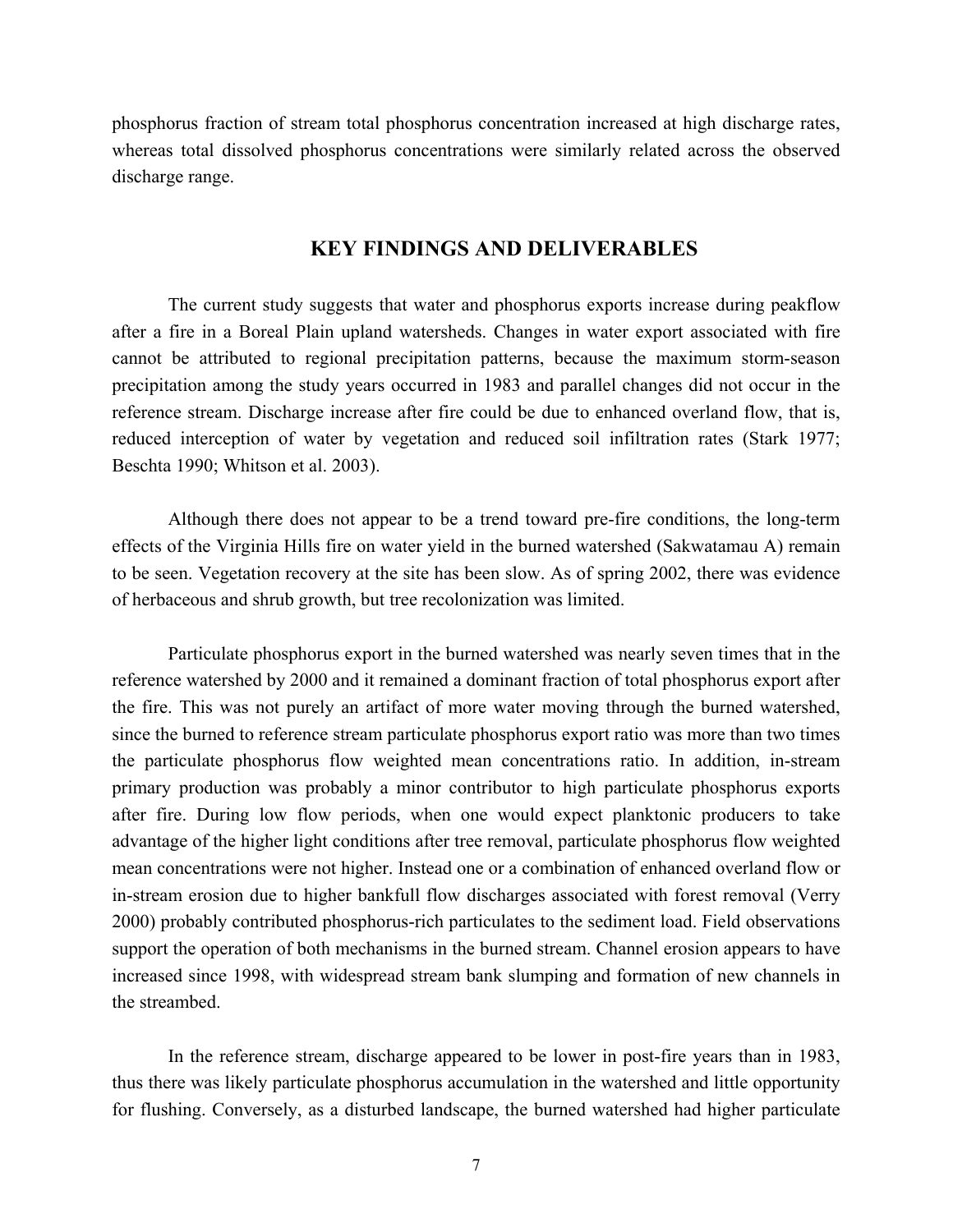phosphorus mobility during periods of high discharge. Similar to water export, there does not appear to be a trend toward pre-fire conditions in particulate phosphorus export patterns after more than two years post-fire. Most of the higher total phosphorus export in the burned watershed can be attributed to higher particulate phosphorus export during storm events, due to discharge-driven erosion of watershed soils and/or stream sides.

Thus, forest fires can alter the chemistry and biology of aquatic systems. Based on the results from this study and the TROLS lake study (Prepas et al. 2001b), as well as a parallel studies on the Boreal Shield, we conclude that fire and forest harvesting (Prepas et al. 2003b) have divergent effects on water chemistry, with potentially substantial consequences on biodiversity in fresh waters.

#### **RESEARCH CONTRIBUTIONS IN ADVANCEMENT OF FIELD**

- 1. This study supports the hypothesis that wildfires have profound effects on water yield and nutrient export in the potentially phosphorus-rich streams on the Boreal Plain. Prior to the 1998 Virginia Hills fire, few opportunities existed on the Boreal Plain to support this hypothesis.
- 2. This research initiative has trained and educated highly qualified personnel including graduate students, research associates and technical staff in the area of watershed disturbance.

#### **MANAGEMENT IMPLICATIONS**

- 1. The Virginia Hills study represents the first aquatic study involving wildfire in watersheds with merchantable trees situated on the Boreal Plain.
- 2. The study of wildfire in the two Virginia Hills streams brings to completion the original thrust of the western aquatic portion of the Sustainable Forest Management Network of Centres of Excellence.
- 3. On the Boreal Plain, increases in surface water nutrient content are to be expected in disturbed watersheds in merchantable tree habitat.
- 4. Forest Mangers will soon face the challenge of modelling the biological implications of landscape and forest management practices to freshwater communities.
- 5. Sustainable forest management on the Boreal Plain must be linked with watershed processes, with a focus on nutrient dynamics and bioindicators.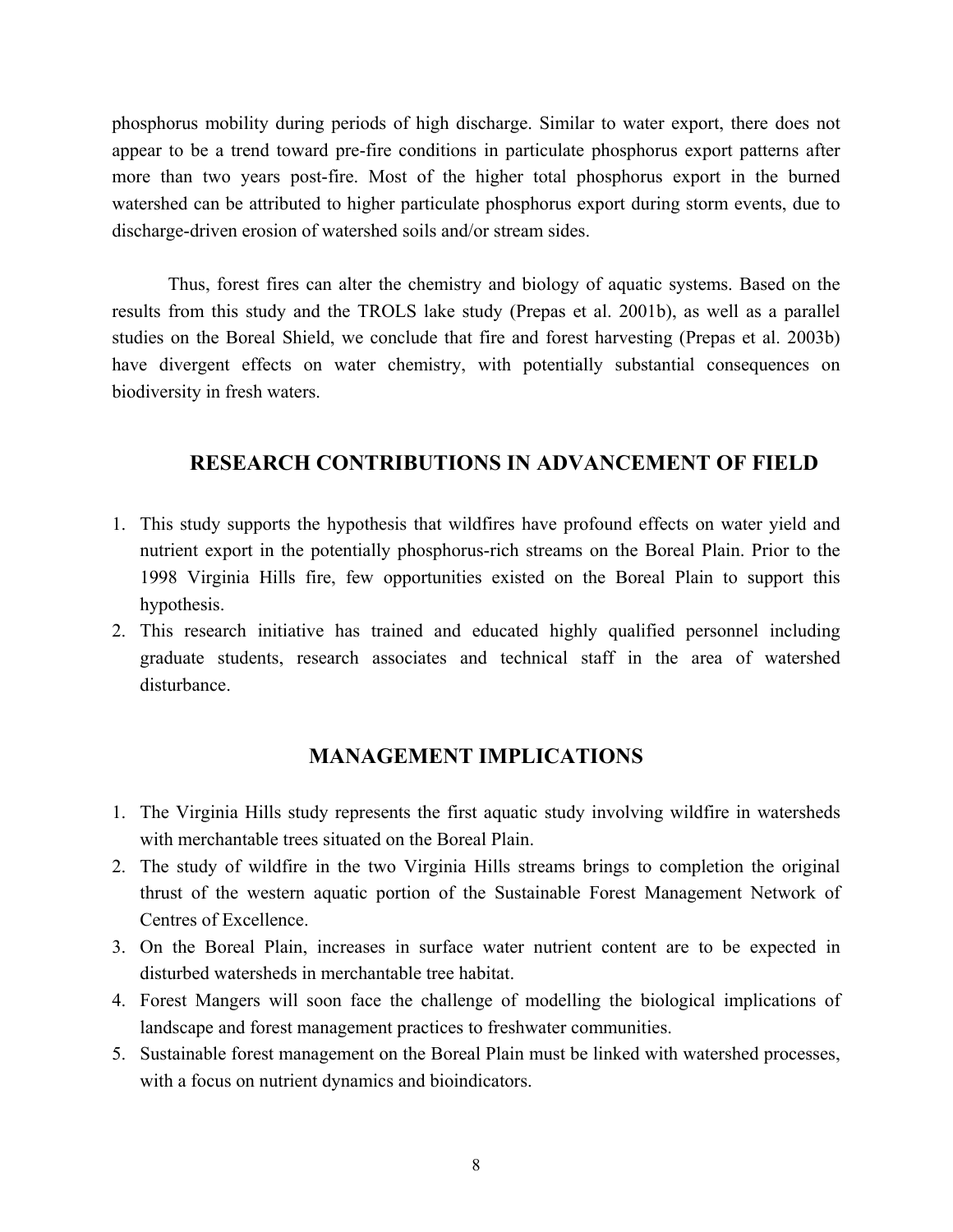#### **FOLLOWUP**

A new initiative is underway in co-operation with industrial and academic partners, to link critical watersheds and the detailed forest management planning processes. Please refer to http://forward.lakeheadu.ca/. This will be the first initiative to use water quality as an indicator in sustainable forest management practices.

#### **ACKNOWLEDGEMENTS**

This study was funded by SFMN in co-operation with Alberta Health and Wellness, Alberta Environment, Millar Western Forest Products Ltd., Natural Sciences and Engineering Research Council of Canada CRD and Discovery Grants to E.P., Blue Ridge Lumber Inc., Vanderwell Contractors, and Louisiana-Pacific Canada Ltd. In particular, I wish to thank and acknowledge the support of Jonathan Russell (Millar Western Forest Products); Murray Summers and Daryl D'Amico (Blue Ridge Lumber Inc.); S. Gabos and W. Chen (AB Health and Wellness); and Cam McGregor and Dennis Quintilio (AB Environment). Meanook Biological Research Station was used as a logistic and analytical support base for the project. J. White and D. Prince (AB Health) participated in the initial field and laboratory work. C. Nahorniak and J. Burke assisted with report preparation.

#### **REFERENCES**

- Bayley, S.E., Schindler, D.W., Beaty, K.G., Parker, B.R., and Stainton, M.P. 1992. Effects of multiple fires on nutrient yields from streams draining boreal forest and fen watersheds: nitrogen and phosphorus. Canadian Journal of Fisheries and Aquatic Sciences, 49: 584- 596.
- Beschta, R.L. 1990. Effects of fire on water quantity and quality. pp. 219-232 In Walstad, J.D., Radosevich, S.R., and Hofstra, D.V. (eds) Natural and Prescribed Fire in Pacific Northwest Forests. Oregon State University Press, Corvallis OR.
- Carignan, R., D'Arcy, P., and Lamontagne, S. 2000. Comparative impacts of fire and forest harvesting on water quality in Boreal Shield lakes. Canadian Journal of Fisheries and Aquatic Sciences, 57: 105-117.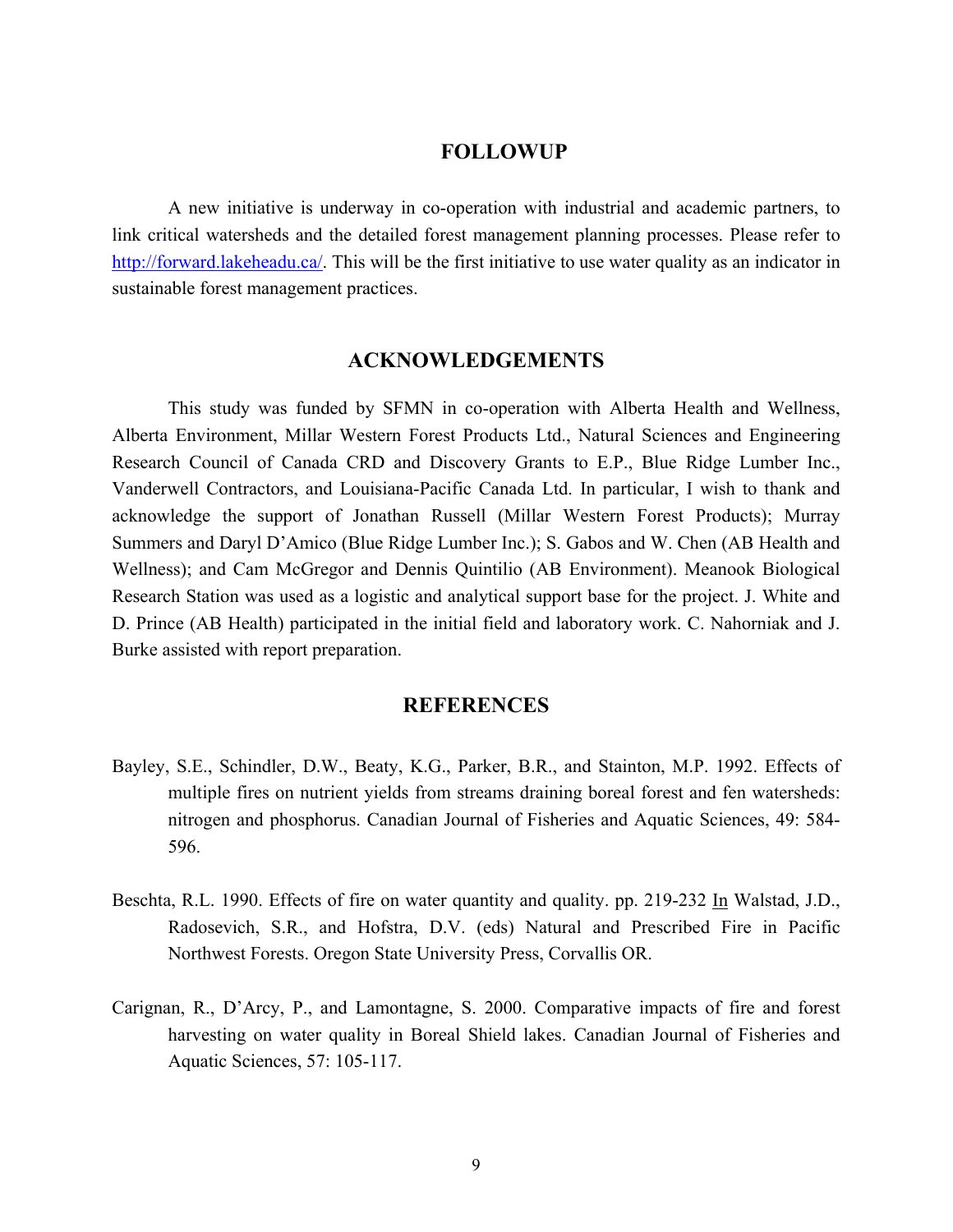- Cooke, S.E., and Prepas, E.E. 1998. Stream phosphorus and nitrogen export from agricultural and forested watersheds on the Boreal Plain. Canadian Journal of Fisheries and Aquatic Sciences, 55: 2292-2299.
- Hibbert, A.R. 1965. Forest treatment effects on water yield. pp 527-543 In Sopper W.E., and Lull, H.W. (eds.) Forest Hydrology. Pergamon Press, PN.
- Knapik, L.J., and Lindsay, J.D. 1983. Reconnaissance soil survey of the Iosegun Lake area, Alberta. Alberta Research Council, Natural Resources Division.
- McEachern, P., Prepas, E.E., Gibson, J.J., and Dinsmore, W.P. 2000. Forest fire induced impacts on phosphorus, nitrogen, and chlorophyll *a* concentrations in boreal subarctic lakes of northern Alberta. Canadian Journal of Fisheries and Aquatic Sciences, 57: 73-81.
- Munn, N.L. 1984. Temporal dynamics of phosphorus in two Alberta streams. M.Sc. Thesis, University of Alberta, Edmonton, AB.
- Munn, N, and Prepas, E.E. 1986. Seasonal dynamics of phosphorus partitioning and export in two streams in Alberta, Canada. Canadian Journal of Fisheries and Aquatic Sciences, 43: 2464-2471.
- Omernik, J.M. 1977. Nonpoint source-stream nutrient level relationships: a nationwide study. United States Environmental Protection Agency Report EPA600/3-77-107.
- Prepas, E.E., Planas, D., Gibson, J.J., Vitt, D.H., Prowse, T.D., Dinsmore, W.P., Halsey, L.A., McEachern, P.M., Paquet, S., Scrimgeour, G.J., Tonn, W.M., Paszkowski, C.A., and Wolfstein, K. 2001a. Landscape variables influencing nutrients and phytoplankton communities in Boreal Plain lakes of northern Alberta: a comparison of wetland- and upland-dominated catchments. Canadian Journal of Fisheries and Aquatic Sciences, 58: 1286-1299.
- Prepas, E.E., Pinel-Alloul, B., Planas, D., Méthot, G., Paquet, S., and Reedyk, S. 2001b. Forest harvest impacts on water quality and aquatic biota on the Boreal Plain: introduction to the TROLS lake program. Canadian Journal of Fisheries and Aquatic Sciences, 58: 421-436.
- Prepas, E.E., Burke, J.M., Chanasyk, D.S., Smith, D.W., Putz, G., Gabos, S., Chen, W., Millions, D., and Serediak, M. 2003a. Impact of wildfire on discharge and phosphorus export from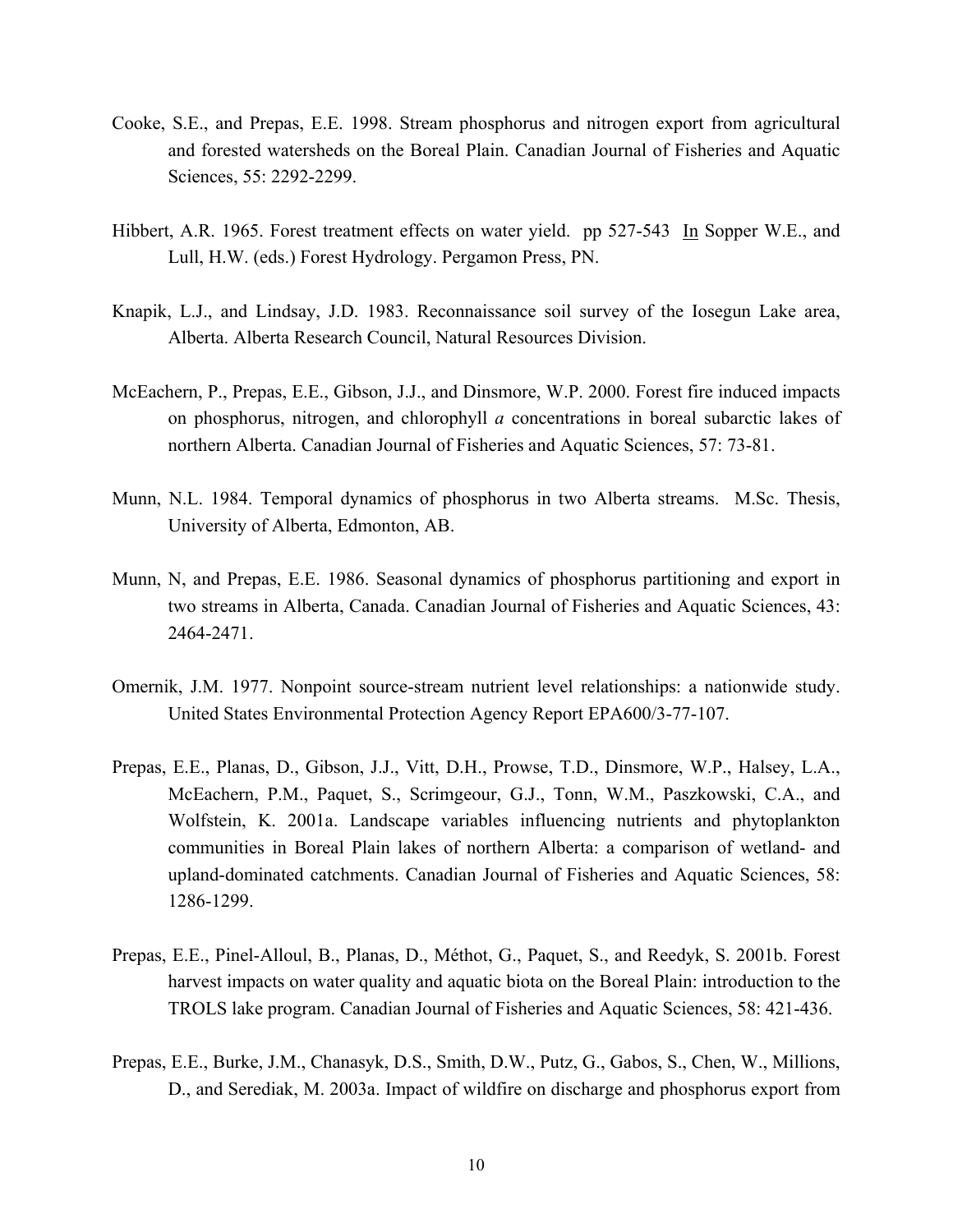the Sakwatamau watershed in the Swan Hills, Alberta during the first two years. Journal of Environmental Engineering and Science (in press).

- Prepas, E.E., B. Pinel-Alloul, R.J. Steedman, D. Planas, and T. Charette. 2003b. Impacts of forest disturbance on boreal surface waters in Canada. In P.J. Burton, C. Messier, D.W. Smith, and W.L. Adamowicz (eds.). Towards Sustainable Management of the Boreal Forest. (Chapt.10). NRC Research Press (in press).
- Smith, D.W., Prepas, E.E., Putz, G., Burke, J.M., Meyer, W.L., and Whitson, I. 2003a. The Forest Watershed and Riparian Disturbance study: a multi-discipline initiative to evaluate and manage watershed disturbance on the Boreal Plain of Canada. Journal of Environmental Engineering and Science, 2 (Supplement S1): S1-S13.
- Stark, N.M. 1977. Fire and nutrient cycling in a Douglas-fir/Larch. Forest Ecology, 58: 16-30.
- Verry, E.S. 2000. Land fragmentation and impacts to streams and fish in the central and upper Midwest. pp. 38-44. In "Society of American Foresters 2000 National Convention", American Society of Foresters, Washington, DC.
- Whitson, I.R., Chanasyk, D.S., and Prepas, E.E. 2003. Hydraulic properties of Orthic Gray Luvisolic soils and impact of winter logging. Journal of Environmental Engineering and Science, 2 (Supplement S1): S1-S9.

#### **FIGURE CAPTIONS**

**Figure 1:** Study area within the Swan Hills, AB.

**Figure 2:** Discharge (Q) for the permanently gauged site for seasons dominated by snowmelt

(Mar. through Apr.), stormflow (May through July) and baseflow (August through October).

**Figure 3:** Total precipitation during the winter (November through April), early-summer storm

season (May through July), and baseflow season (August to October) for the Whitecourt, AB weather station.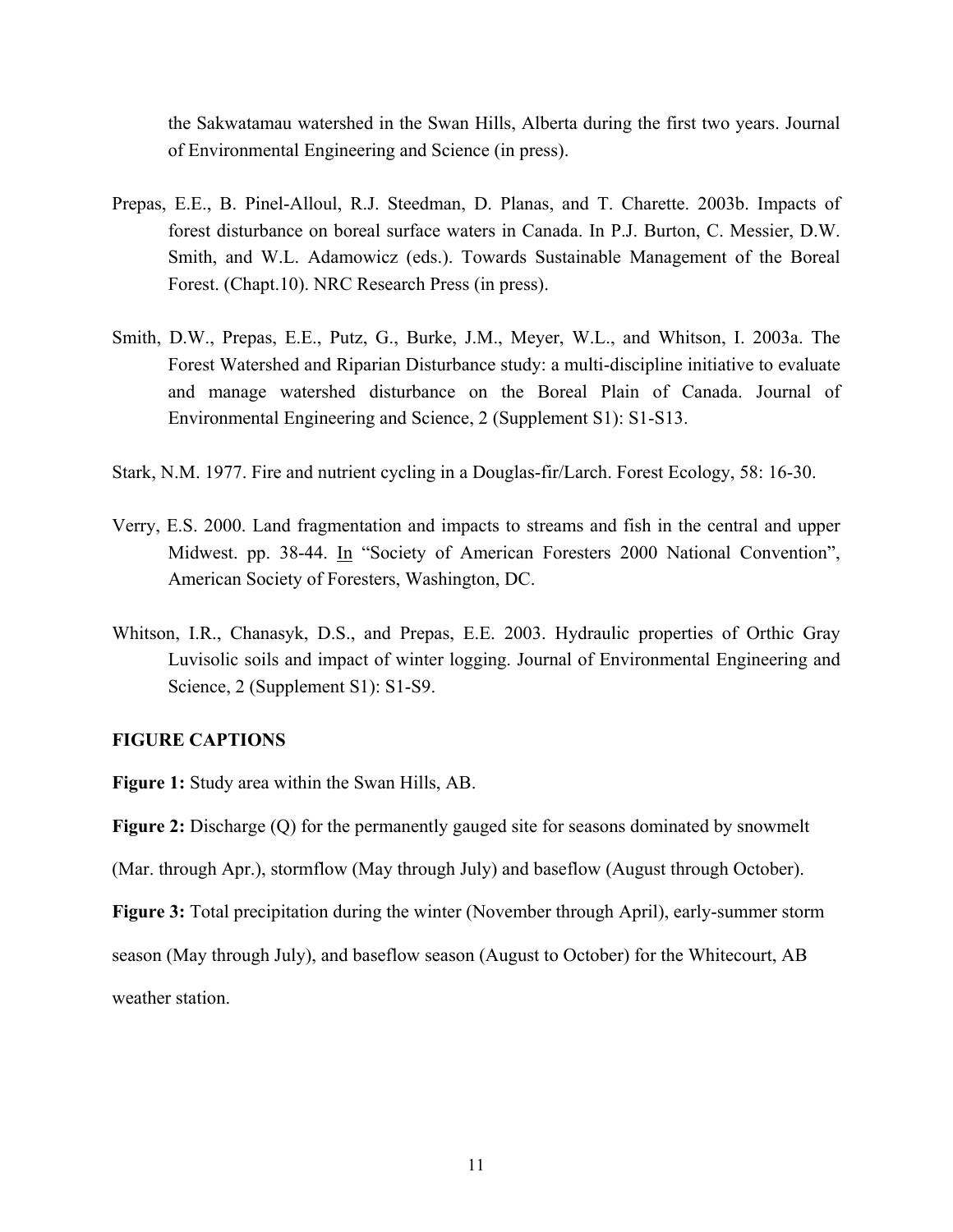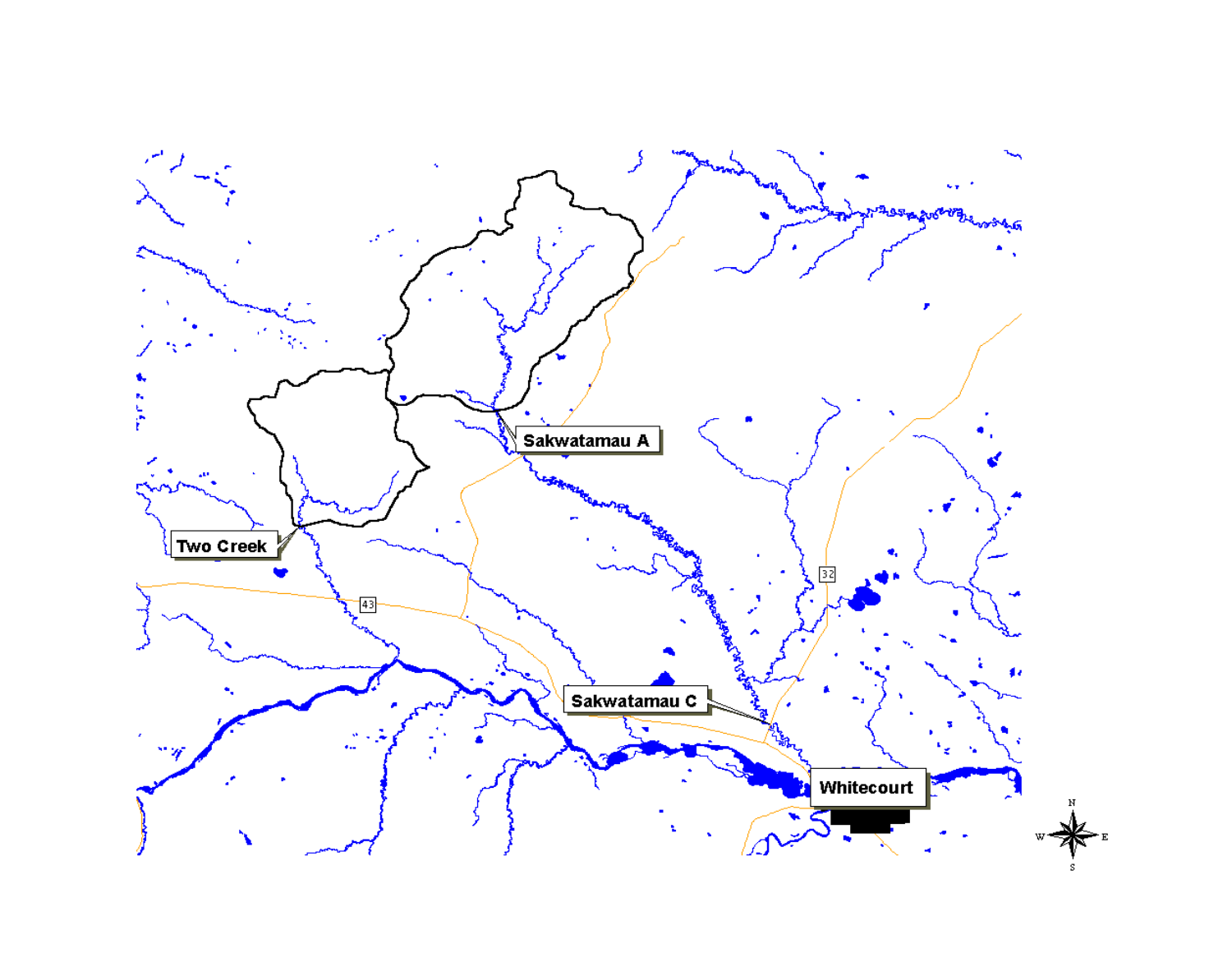